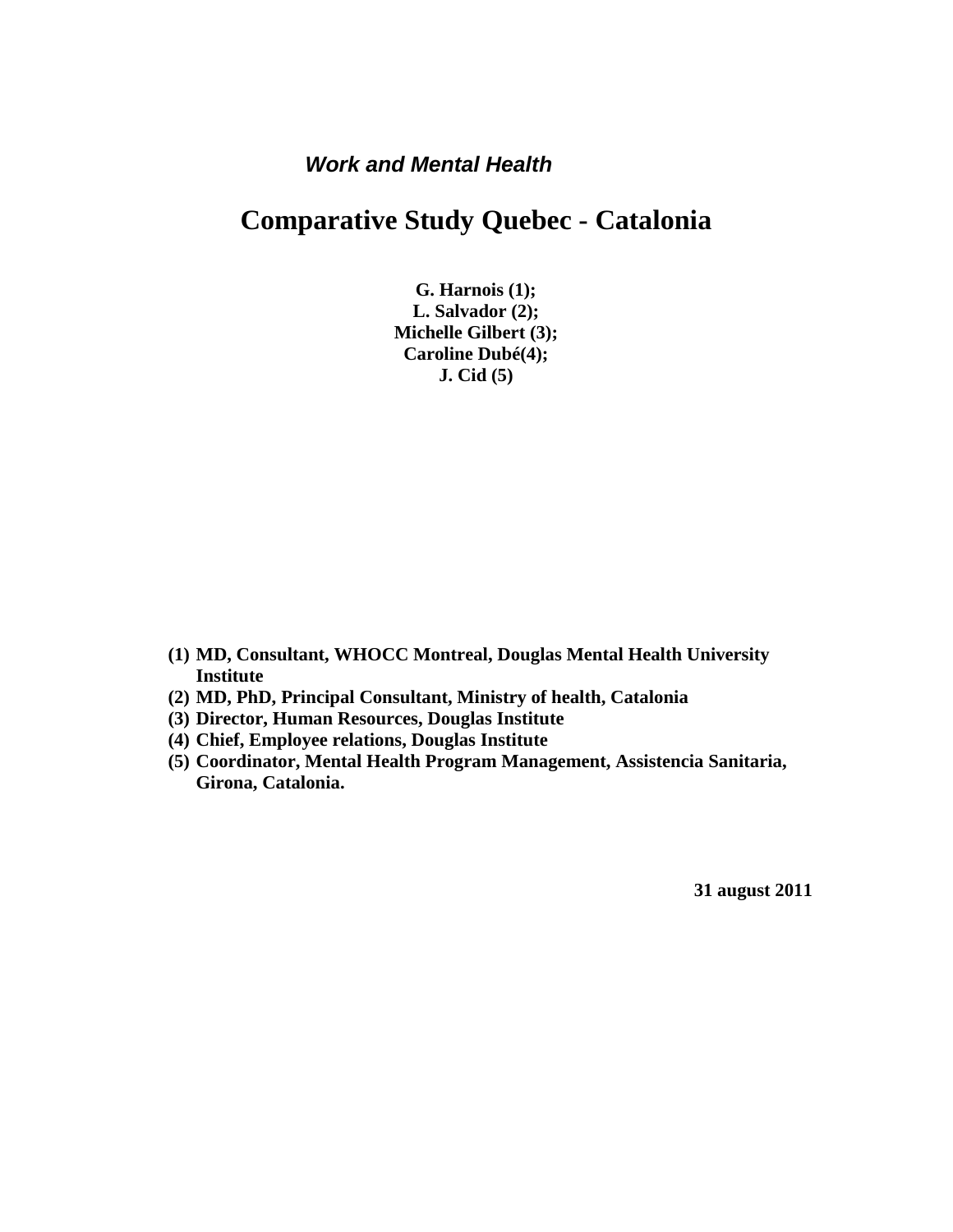## *EXECUTIVE SUMMARY*

There is a substantial increase in mental health related problems at work both in Europe and North America. The Macro aspects of this study reveal the following:

The framework document on Health and Workplace security of the European Community was adopted in 1989; a year later, it was found that 28% of workers felt stressed which resulted in expenditures estimated at 20 billion dollars. Stress was felt to impact most aspects of health and morbidity related to work. The 2003-2008 Community Action Program in Public Heath defines various social determinants. Stress, violence, depression and anxiety, are the second most important health related work problem in the European Community.

The OCDE felt that mental health represents 25% of invalidity costs in the European Union.

WHO has come to the conclusion that mental health at work is a key element of a country's mental health policy and has adopted a Global Plan of Action 2008-2012. Mental Health Europe and the European Network for the promotion of health (including mental health) in the workplace are very active.

In the North American context, mention is made that in 2000, major depression for workers cost 83.2 billion dollars of which 51.1 million went for replacement costs.

It is felt that invalidity rather than life expectancy will become the foremost health problem of the XXI Century. The 2007 Ipsos-Reid Survey in the US and Canada revealed high incidence rates for depression as well as the ubiquity of stigma.

In Quebec, data from the ESC1.2 Inquiry found that 10% of adults had "consulted" for a mental health reason in the last year. The impact of one's revenue, prior mental health problems, alcoholism, comorbidity and stigma are presented. Employee Assistance Programs are widely available: their true effectiveness is difficult to assess on account of confidentiality issues.

The Quebec Government 2005-20012 Mental Health Action Plan focusses on the development of a full Primary Mental Health Care approach. The typical trajectory of a worker with a mental health problem involves a diagnosis and, ideally, treatment from one's family physician. It is noted that 25% of the population does not have a family doctor and that the majority of GP's working in mental health are paid on a fee for service; the characteristics of those doing mental health are presented.

In Spain, Law 31/1995 on the prevention of professional risk looks at the sources of various risks, including psychosocial ones, often involved in mental health problems, In Spain, every citizen has a family physician.